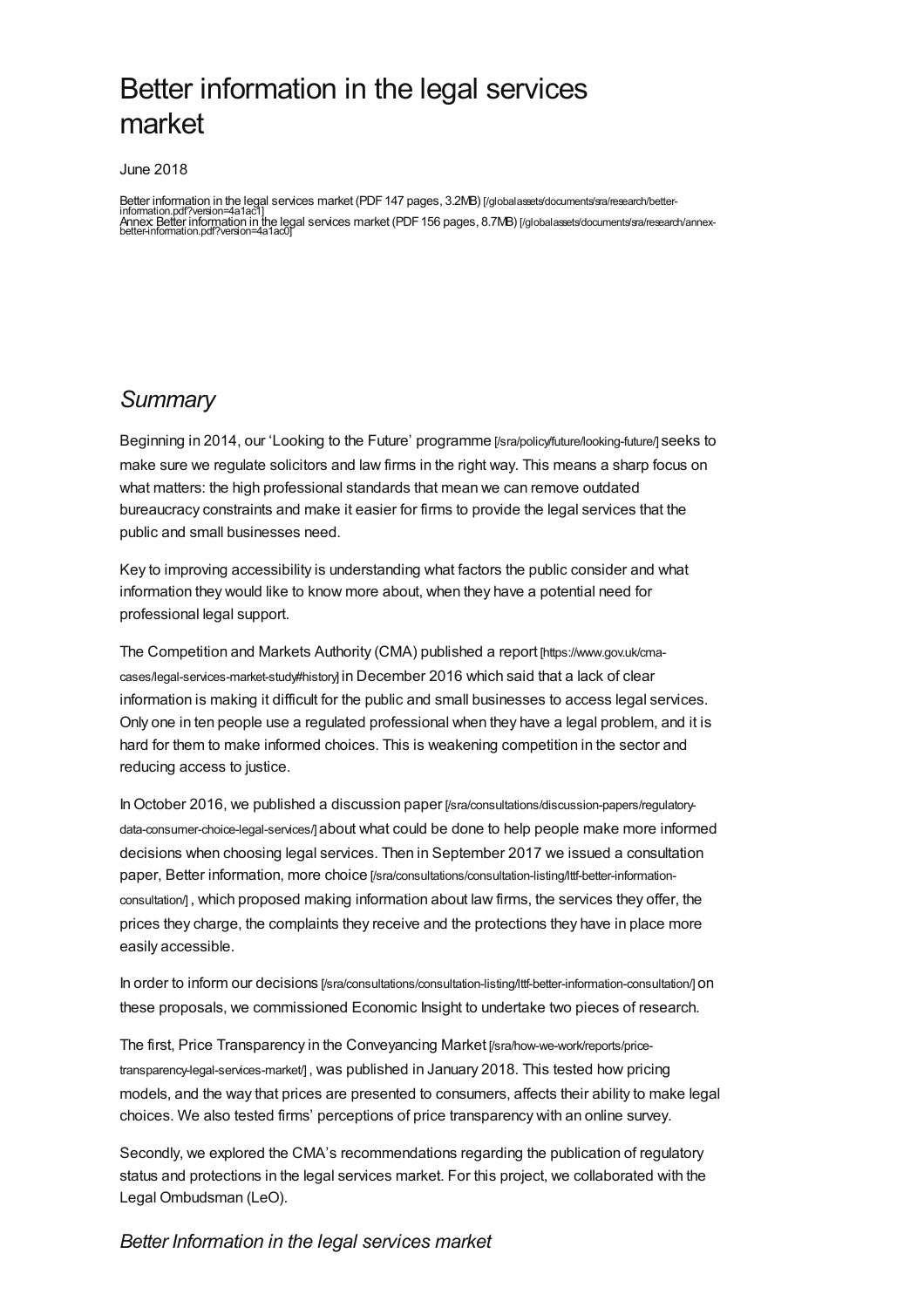This research involved:

- An online survey of 1,020 recent users of legal services, across 15 areas of law, exploring their awareness and understanding of different regulatory protections, as well as what additional information they would like, to help make decisions.
- Three behavioural trials:
	- Firstly, with 1,899 people testing their understanding of LeO's published Ombudsman's decisions data, in family law.
	- Secondly, with 1,899 people, testing the effectiveness of an 'SRA Regulated' clickable logo, when choosing a conveyancing solicitor.
	- Thirdly, with 1,286 people, testing their understanding of information about regulatory protections, in will writing.
- A review of information and literature of 36 regulators/entities from the UK and abroad, across nine different sectors (including healthcare, financial services, transport, communications and utilities), as well as six comparison sites from both the public and private sector.

A key recommendation of the CMA's report was for regulators to use consumer testing and behavioural research methods to assess the impact of policies aimed at increasing transparency in the market. The main methods used in this research were randomised controlled trials, which are widely considered as the gold standard for policy evaluation and behaviourally-informed research.

### *What did the research find?*

Through this combination of methods, we have been able to develop an in-depth picture of consumer perceptions of legal services, what type of information they look for when choosing legal providers, and most importantly, gather robust evidence regarding how our reforms will help firms to win more clients, and help consumers to make more informed choices.

Some of the headline findings of the research are outlined below:

- When choosing a legal services provider, most people (85%) want information before making their decision, usually relating to price (53%) and quality (37%). 27% of respondents wanted information on regulatory protections.
- Over half (57%) of respondents thought that all legal services providers were regulated, which is not always the case. Of those who have used a regulated provider in the past:
	- 24% are aware of the SRA Compensation Fund.
	- 36% are aware their provider is insured.
	- 41% are aware of the Legal Ombudsman.
- Despite this, when they were provided with clear information regarding regulatory protections:
	- People's awareness increased.
	- They engaged with it and used it to make decisions.
- In general, people stated that they wanted more information on price, the quality of the service, and the provider's regulatory protections.
- In one of the trials, firms that used an SRA regulated logo were significantly more likely to be selected by consumers (14% increase), providing a commercial benefit for firms using the logo.
- 79% of consumers said they felt more comfortable selecting providers that had a logo.